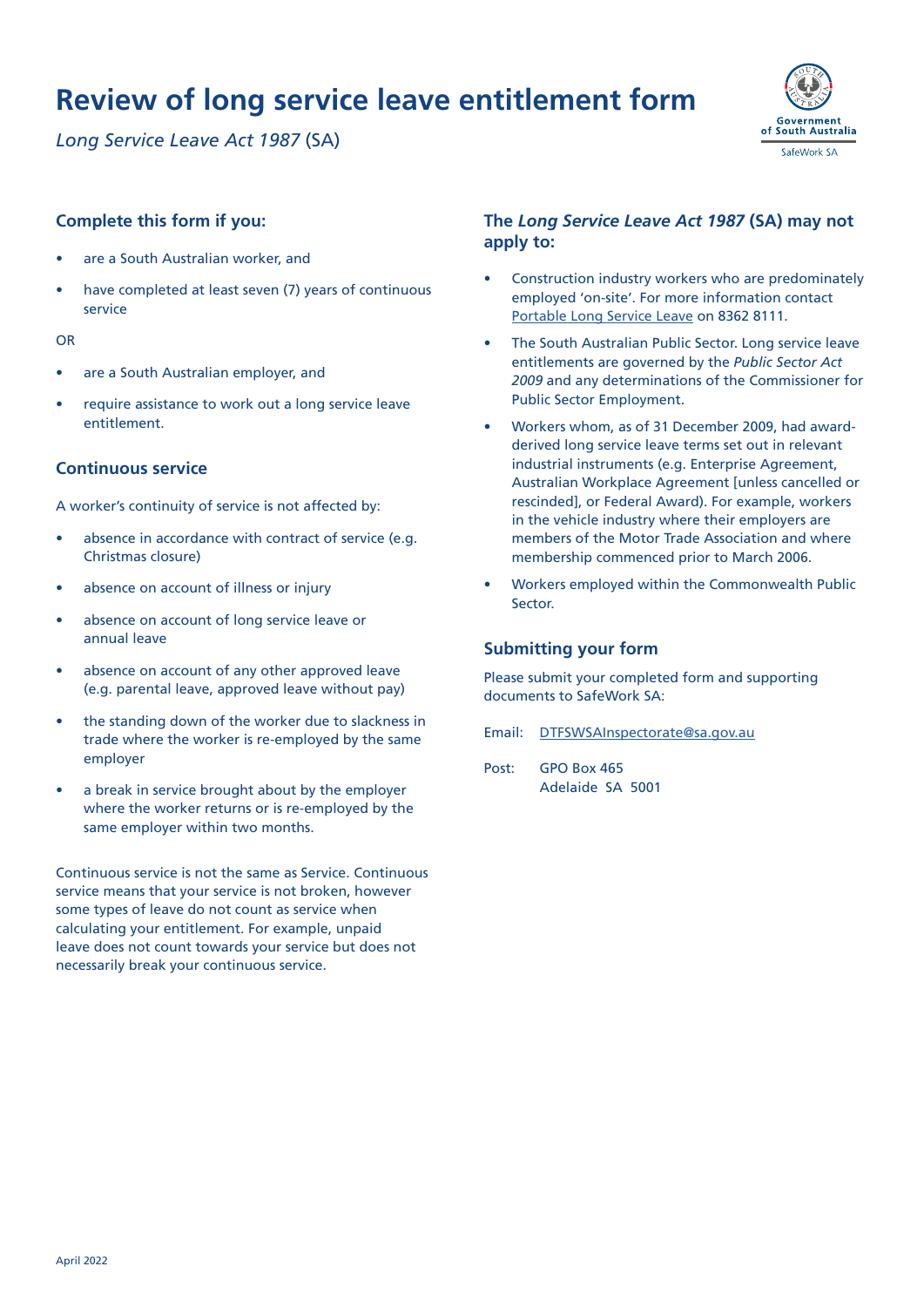*Long Service Leave Act 1987* (SA)



Please answer all questions in full so that we can get back to you as quickly as possible.

| Are you raising this matter as the:<br><b>Employee</b>                                                                                                             | Employer                                           |           |  |  |  |
|--------------------------------------------------------------------------------------------------------------------------------------------------------------------|----------------------------------------------------|-----------|--|--|--|
| <b>Employee details</b>                                                                                                                                            |                                                    |           |  |  |  |
| Name:                                                                                                                                                              | Date of birth:                                     |           |  |  |  |
| Address:                                                                                                                                                           | Suburb:                                            | Postcode: |  |  |  |
| Contact number:                                                                                                                                                    | Email:                                             |           |  |  |  |
| <b>Employer details</b>                                                                                                                                            |                                                    |           |  |  |  |
| <b>Company Name:</b>                                                                                                                                               | Trading name, if applicable:                       |           |  |  |  |
| Industry of business:                                                                                                                                              |                                                    |           |  |  |  |
| Address:                                                                                                                                                           | Suburb:                                            | Postcode: |  |  |  |
| ABN (as per payslip):                                                                                                                                              |                                                    |           |  |  |  |
| Contact person at business:                                                                                                                                        |                                                    |           |  |  |  |
| Contact phone number:                                                                                                                                              | Email:                                             |           |  |  |  |
| <b>Employment details</b>                                                                                                                                          |                                                    |           |  |  |  |
| Date employee commenced work with the above employer:                                                                                                              |                                                    |           |  |  |  |
| <b>Full-time</b><br>Part-time<br>Most recent employment status with the above employer:<br>Casual                                                                  |                                                    |           |  |  |  |
| Completed years of service with employer:                                                                                                                          | Current hourly rate of pay (before tax)? \$        |           |  |  |  |
| Did the employee take any maternity/paternity or unpaid leave during this time?<br>Yes<br><b>No</b><br>If yes, please list the dates and the reason for the leave: |                                                    |           |  |  |  |
| Is the employee still employed by the above employer?<br>Yes<br>No<br>If No:                                                                                       |                                                    |           |  |  |  |
| Date employee finished work with the above employer:                                                                                                               |                                                    |           |  |  |  |
| Who terminated the employment?<br>Employer<br>Employee                                                                                                             |                                                    |           |  |  |  |
| Was notice given?<br><b>No</b><br>Yes                                                                                                                              | If yes, how much?                                  |           |  |  |  |
|                                                                                                                                                                    | Was the notice given in writing?<br>Yes            | No        |  |  |  |
| What was the reason for termination?                                                                                                                               |                                                    |           |  |  |  |
| Did the employee receive a letter of termination?                                                                                                                  | (If yes, please attach a copy)<br>Yes<br><b>No</b> |           |  |  |  |
| Did the employee receive a final payslip?<br>(If yes, please attach a copy)<br>Yes<br><b>No</b>                                                                    |                                                    |           |  |  |  |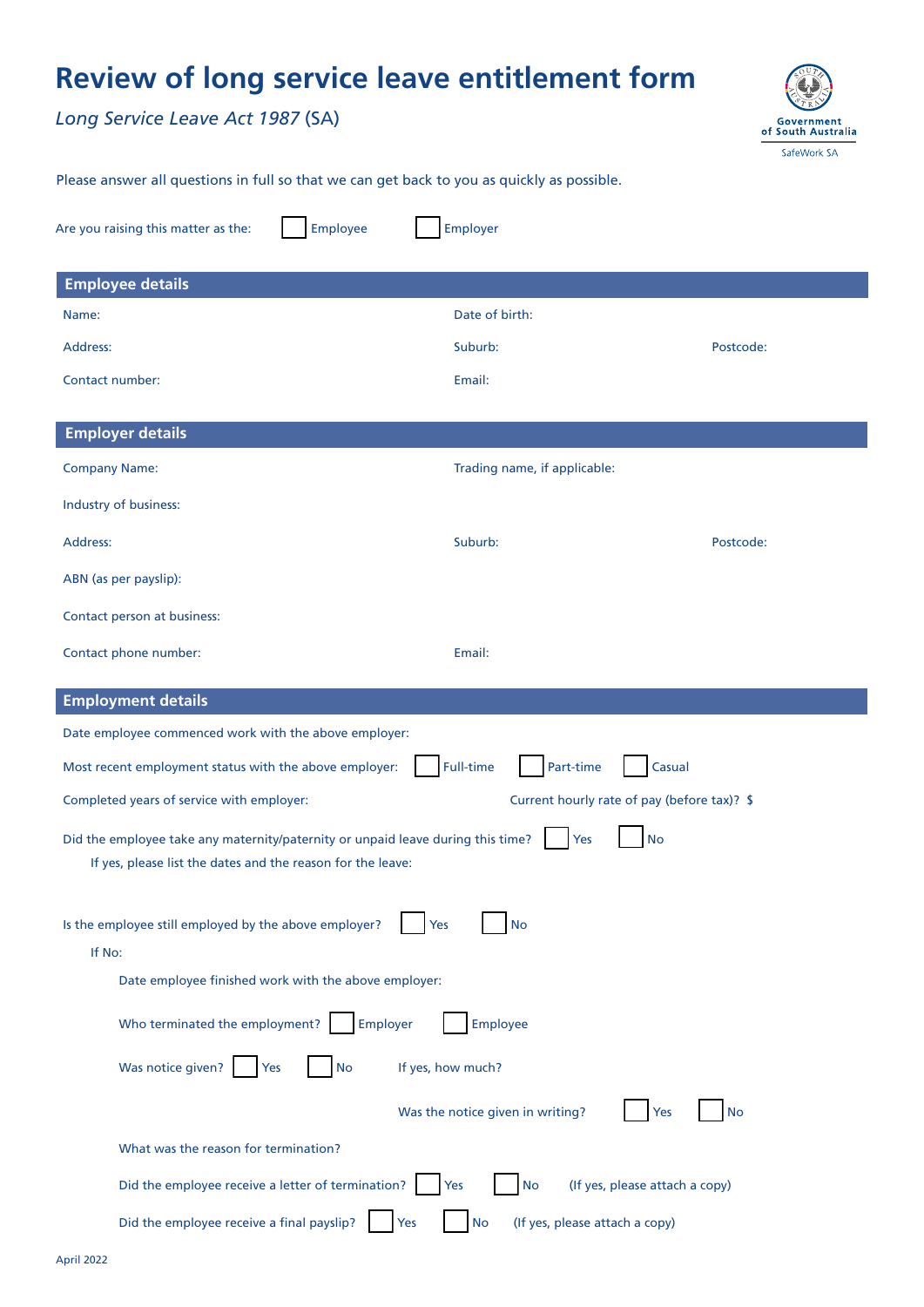*Long Service Leave Act 1987* (SA)

| Government<br>of South Australia |  |  |  |  |
|----------------------------------|--|--|--|--|
| SafeWork SA                      |  |  |  |  |

| Is there a disagreement over a long service leave entitlement between employee and employer? | <b>I</b> Yes |  | <b>No</b> |
|----------------------------------------------------------------------------------------------|--------------|--|-----------|
|----------------------------------------------------------------------------------------------|--------------|--|-----------|

If yes, have you attempted to resolve your claim with your employer/employee?  $\blacksquare$  Yes  $\blacksquare$  No

Please provide a commentary of the dispute with your employer/employee with regard to long service leave.